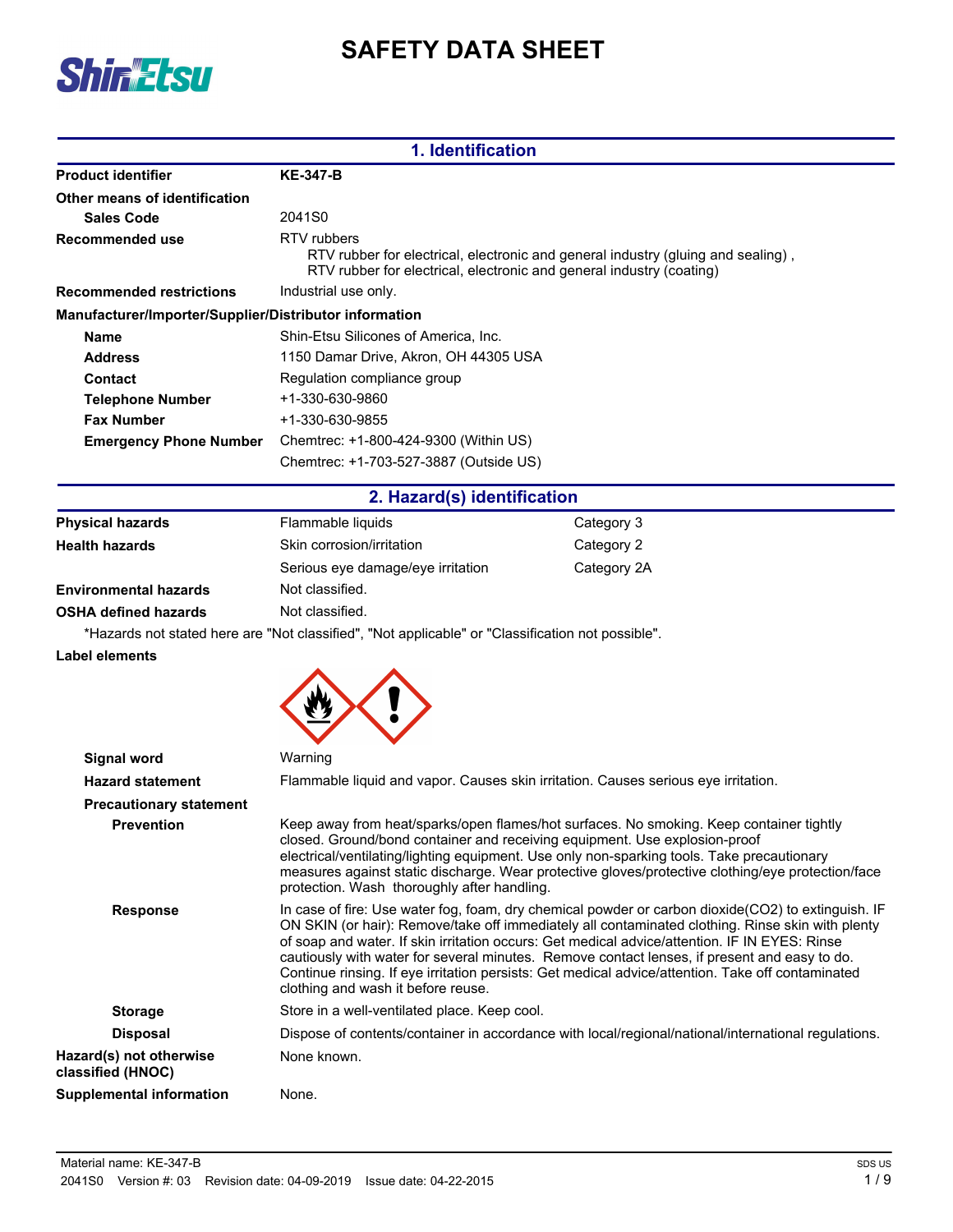| Substance(s) formed under the<br>condition of use | This product reacts with water, moisture or humid air to evolve following compounds:<br>Acetone<br>The following material is embedded in the product and not available as respirable dusts. When<br>used as intended or as supplied, the product will not pose hazards of the following material.<br>Carbon black. |                   |             |
|---------------------------------------------------|--------------------------------------------------------------------------------------------------------------------------------------------------------------------------------------------------------------------------------------------------------------------------------------------------------------------|-------------------|-------------|
| <b>HMIS<sup>®</sup></b> ratings                   | Health: $2$                                                                                                                                                                                                                                                                                                        |                   |             |
|                                                   | Flammability: 3                                                                                                                                                                                                                                                                                                    |                   |             |
|                                                   | Physical hazard: 0                                                                                                                                                                                                                                                                                                 |                   |             |
|                                                   | 3. Composition/information on ingredients                                                                                                                                                                                                                                                                          |                   |             |
| <b>Mixtures</b>                                   |                                                                                                                                                                                                                                                                                                                    |                   |             |
| <b>Chemical name</b>                              | Common name and synonyms                                                                                                                                                                                                                                                                                           | <b>CAS number</b> | %           |
| Alkenoxysilane                                    |                                                                                                                                                                                                                                                                                                                    | 15332-99-7        | $3 - 10$    |
| Alkoxysilane                                      |                                                                                                                                                                                                                                                                                                                    | 919-30-2          | $0.3 - 1$   |
| Organosilane                                      |                                                                                                                                                                                                                                                                                                                    | 69709-01-9        | $0.3 - 1$   |
| Carbon black                                      |                                                                                                                                                                                                                                                                                                                    | 1333-86-4         | $0.1 - 0.3$ |

#### **Decomposition**

| <b>PODUTIONISTIC</b> |                          |                   |   |  |
|----------------------|--------------------------|-------------------|---|--|
| <b>Chemical name</b> | Common name and synonyms | <b>CAS number</b> | % |  |
| Acetone              |                          | 67-64-1           |   |  |

\*Designates that a specific chemical identity and/or percentage of composition has been withheld as a trade secret.

|                                                                                  | 4. First-aid measures                                                                                                                                                                                                                                                 |  |
|----------------------------------------------------------------------------------|-----------------------------------------------------------------------------------------------------------------------------------------------------------------------------------------------------------------------------------------------------------------------|--|
| Inhalation                                                                       | Move to fresh air. Call a physician if symptoms develop or persist.                                                                                                                                                                                                   |  |
| <b>Skin contact</b>                                                              | Remove contaminated clothing immediately and wash skin with soap and water. For minor skin<br>contact, avoid spreading material on unaffected skin. If skin irritation occurs: Get medical<br>advice/attention. Take off contaminated clothing and wash before reuse. |  |
| Eye contact                                                                      | Rinse immediately with plenty of water for at least 15 minutes. Remove contact lenses, if present<br>and easy to do. Continue rinsing. Get medical attention if irritation develops and persists.                                                                     |  |
| Ingestion                                                                        | Rinse mouth. Get medical attention immediately.                                                                                                                                                                                                                       |  |
| <b>Most important</b><br>symptoms/effects, acute and<br>delayed                  | Severe eye irritation. Symptoms may include stinging, tearing, redness, swelling, and blurred<br>vision. Skin irritation. May cause redness and pain.                                                                                                                 |  |
| Indication of immediate<br>medical attention and special<br>treatment needed     | Treat symptomatically.                                                                                                                                                                                                                                                |  |
| <b>General information</b>                                                       | Ensure that medical personnel are aware of the material(s) involved, and take precautions to<br>protect themselves. Wash contaminated clothing before reuse.                                                                                                          |  |
|                                                                                  | 5. Fire-fighting measures                                                                                                                                                                                                                                             |  |
| Suitable extinguishing media                                                     | Water fog. Foam. Dry chemical powder. Carbon dioxide (CO2).                                                                                                                                                                                                           |  |
| Unsuitable extinguishing<br>media                                                | None known.                                                                                                                                                                                                                                                           |  |
| Specific hazards arising from<br>the chemical                                    | By heating and fire, harmful vapors/gases may be formed.<br>Nitrogen oxides. (corrosive)                                                                                                                                                                              |  |
| Special protective equipment<br>and precautions for firefighters                 | Firefighters must use standard protective equipment including flame retardant coat, helmet,<br>gloves, rubber boots, and self-contained breathing apparatus.                                                                                                          |  |
| <b>Fire fighting</b><br>equipment/instructions                                   | Move containers from fire area if you can do so without risk.                                                                                                                                                                                                         |  |
|                                                                                  | 6. Accidental release measures                                                                                                                                                                                                                                        |  |
| <b>Personal precautions,</b><br>protective equipment and<br>emergency procedures | Keep unnecessary personnel away. Local authorities should be advised if significant spillages<br>cannot be contained. Do not touch or walk through spilled material. Ventilate closed spaces before<br>entering them. Wear appropriate personal protective equipment. |  |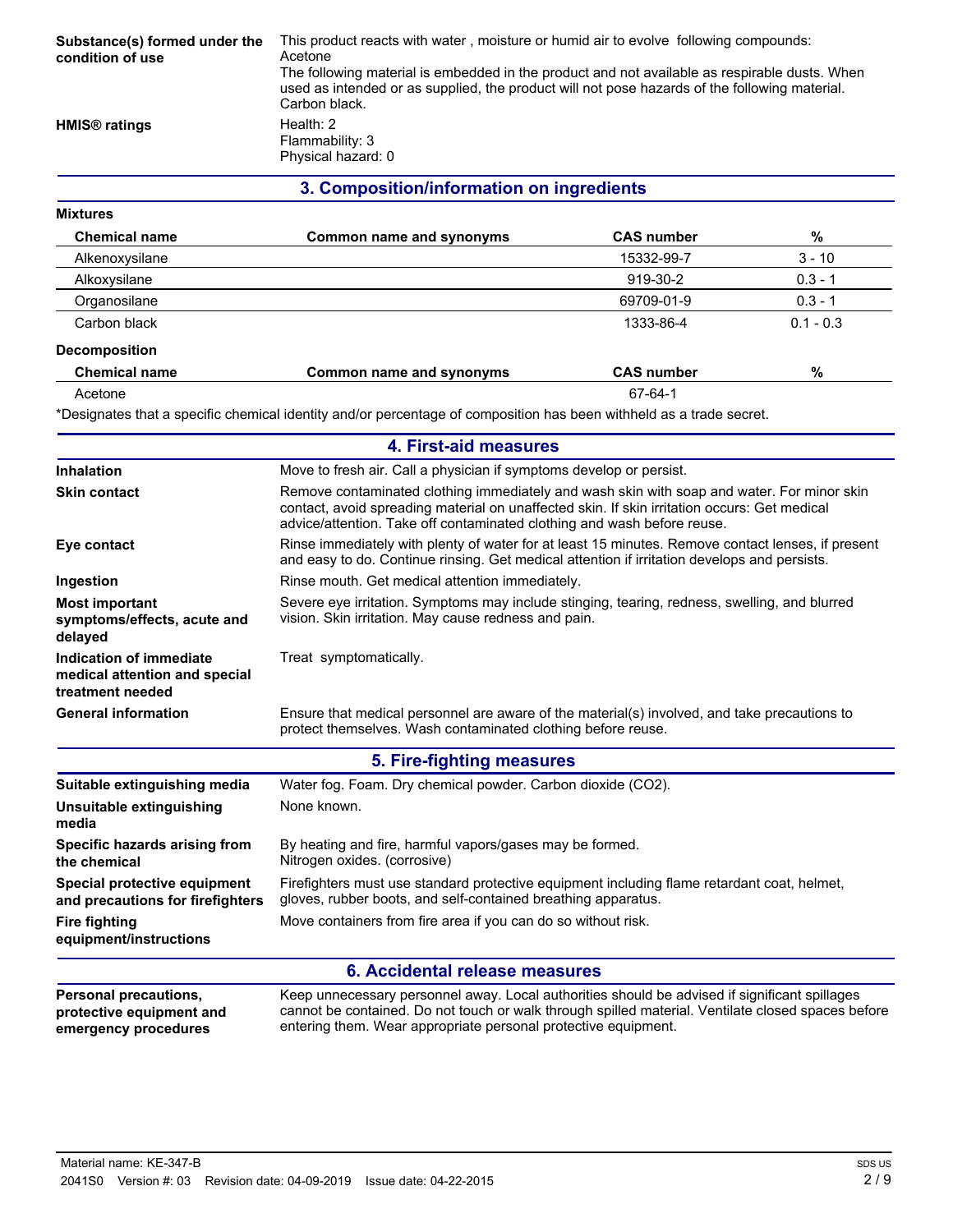| <b>Methods and materials for</b><br>containment and cleaning up | ELIMINATE all ignition sources (no smoking, flares, sparks or flames in immediate area). Keep<br>combustibles (wood, paper, oil, etc.) away from spilled material.                                                                                                                                                                                                                                                                                                                                                                                                                                         |                                                                                                                                                                                                          |  |
|-----------------------------------------------------------------|------------------------------------------------------------------------------------------------------------------------------------------------------------------------------------------------------------------------------------------------------------------------------------------------------------------------------------------------------------------------------------------------------------------------------------------------------------------------------------------------------------------------------------------------------------------------------------------------------------|----------------------------------------------------------------------------------------------------------------------------------------------------------------------------------------------------------|--|
|                                                                 | and place into a container for later disposal.                                                                                                                                                                                                                                                                                                                                                                                                                                                                                                                                                             | Large Spills: Dike the spilled material, where this is possible. Cover with plastic sheet to prevent<br>spreading. Use a non-combustible material like vermiculite, sand or earth to soak up the product |  |
|                                                                 | remove residual contamination.                                                                                                                                                                                                                                                                                                                                                                                                                                                                                                                                                                             | Small Spills: Wipe up with absorbent material (e.g. cloth, fleece). Clean surface thoroughly to                                                                                                          |  |
|                                                                 | Never return spills in original containers for re-use.                                                                                                                                                                                                                                                                                                                                                                                                                                                                                                                                                     |                                                                                                                                                                                                          |  |
| <b>Environmental precautions</b>                                | onto the ground.                                                                                                                                                                                                                                                                                                                                                                                                                                                                                                                                                                                           | Prevent further leakage or spillage if safe to do so. Avoid discharge into drains, water courses or                                                                                                      |  |
|                                                                 | 7. Handling and storage                                                                                                                                                                                                                                                                                                                                                                                                                                                                                                                                                                                    |                                                                                                                                                                                                          |  |
| <b>Precautions for safe handling</b>                            | All equipment used when handling the product must be grounded. Use non-sparking tools and<br>explosion-proof equipment. Provide adequate ventilation.<br>Use care in handling/storage. Do not handle, store or open near an open flame, sources of heat or<br>sources of ignition. Protect material from direct sunlight. Do not smoke. Take precautionary<br>measures against static discharges. Wear appropriate personal protective equipment. Wash<br>hands thoroughly after handling.<br>Do not breathe mist or vapor. Avoid contact with skin. Avoid contact with eyes. Avoid prolonged<br>exposure. |                                                                                                                                                                                                          |  |
| Conditions for safe storage,<br>including any incompatibilities | Keep away from heat, sparks and open flame. Store in cool place. Store in a well-ventilated place.<br>Keep container tightly closed. Keep out of the reach of children. Store in a cool, dry place out of<br>direct sunlight. Store away from incompatible materials (see Section 10 of the SDS). Keep in<br>original container.                                                                                                                                                                                                                                                                           |                                                                                                                                                                                                          |  |
|                                                                 | 8. Exposure controls/personal protection                                                                                                                                                                                                                                                                                                                                                                                                                                                                                                                                                                   |                                                                                                                                                                                                          |  |
| <b>Occupational exposure limits</b>                             |                                                                                                                                                                                                                                                                                                                                                                                                                                                                                                                                                                                                            |                                                                                                                                                                                                          |  |
| <b>Components</b>                                               | US. OSHA Table Z-1 Limits for Air Contaminants (29 CFR 1910.1000)<br><b>Type</b>                                                                                                                                                                                                                                                                                                                                                                                                                                                                                                                           | Value                                                                                                                                                                                                    |  |
| Carbon black (CAS<br>1333-86-4)                                 | PEL                                                                                                                                                                                                                                                                                                                                                                                                                                                                                                                                                                                                        | $3.5$ mg/m $3$                                                                                                                                                                                           |  |
| <b>Decomposition</b>                                            | <b>Type</b>                                                                                                                                                                                                                                                                                                                                                                                                                                                                                                                                                                                                | <b>Value</b>                                                                                                                                                                                             |  |
| Acetone (CAS 67-64-1)                                           | PEL                                                                                                                                                                                                                                                                                                                                                                                                                                                                                                                                                                                                        | 2400 mg/m3                                                                                                                                                                                               |  |

|                                                              |             | 1000 ppm             |                     |
|--------------------------------------------------------------|-------------|----------------------|---------------------|
| <b>US. ACGIH Threshold Limit Values</b><br><b>Components</b> | <b>Type</b> | Value                | Form                |
| Carbon black (CAS<br>1333-86-4)                              | <b>TWA</b>  | $3$ mg/m $3$         | Inhalable fraction. |
| <b>Decomposition</b>                                         | <b>Type</b> | Value                |                     |
| Acetone (CAS 67-64-1)                                        | <b>STEL</b> | 500 ppm              |                     |
|                                                              | <b>TWA</b>  | 250 ppm              |                     |
| US. NIOSH: Pocket Guide to Chemical Hazards                  |             |                      |                     |
| <b>Components</b>                                            | <b>Type</b> | Value                |                     |
| Carbon black (CAS<br>1333-86-4)                              | <b>TWA</b>  | $0.1 \text{ mg/m}$ 3 |                     |

| <b>Decomposition</b>                     |       | Type               |                 | Value                |
|------------------------------------------|-------|--------------------|-----------------|----------------------|
| Acetone (CAS 67-64-1)                    |       | TWA                |                 | 590 mg/m3            |
|                                          |       |                    |                 | $250$ ppm            |
| <b>Biological limit values</b>           |       |                    |                 |                      |
| <b>ACGIH Biological Exposure Indices</b> |       |                    |                 |                      |
| <b>Decomposition</b>                     | Value | <b>Determinant</b> | <b>Specimen</b> | <b>Sampling Time</b> |

## Acetone (CAS 67-64-1) 25 mg/l Acetone Matches \* - For sampling details, please see the source document.

### **Exposure guidelines**

### **US - California OELs: Skin designation**

Toluene (CAS 108-88-3) Can be absorbed through the skin.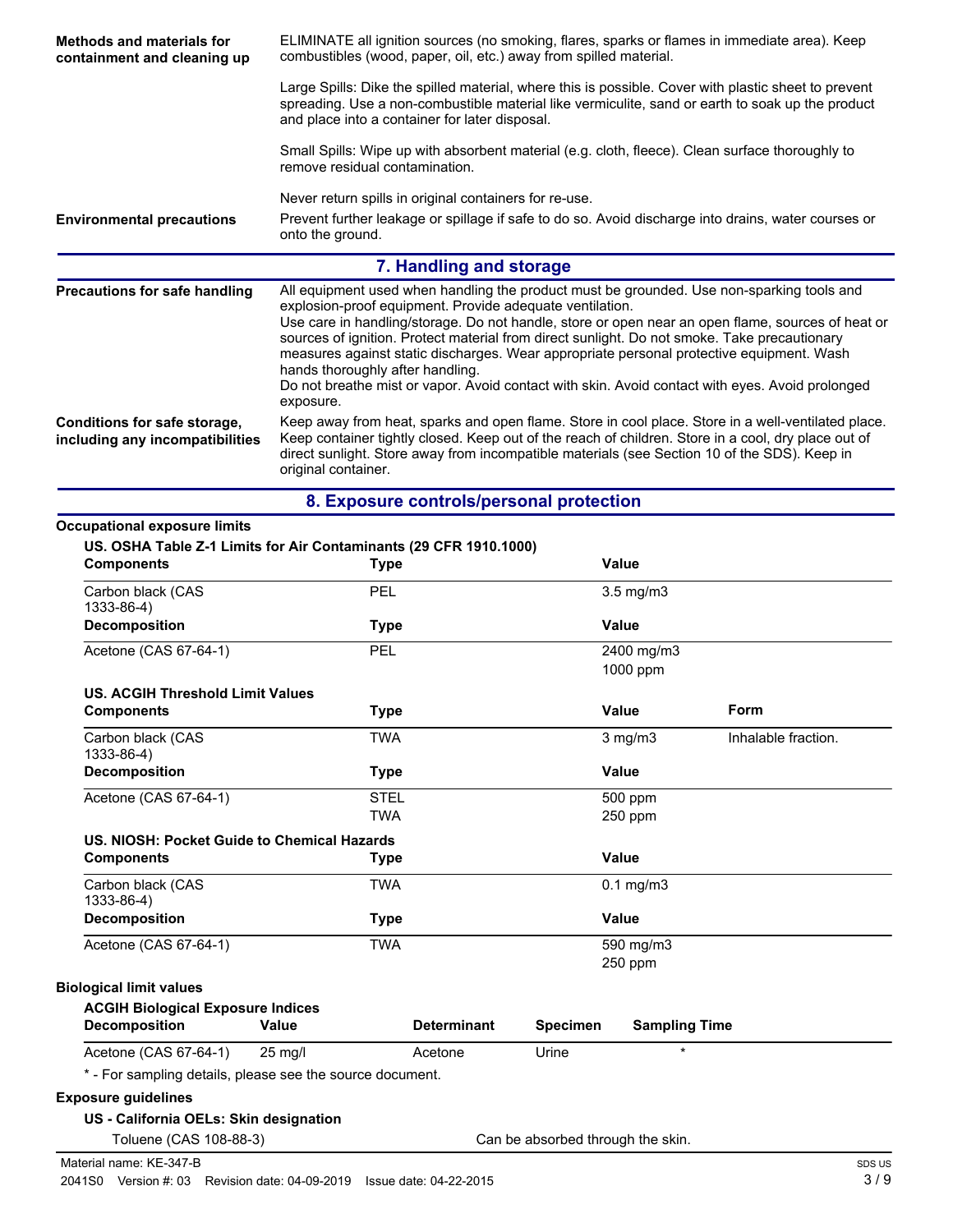#### **US - Minnesota Haz Subs: Skin designation applies**

| Toluene (CAS 108-88-3)                   | Skin designation applies.                                                                                                                                                                                                                                                  |  |
|------------------------------------------|----------------------------------------------------------------------------------------------------------------------------------------------------------------------------------------------------------------------------------------------------------------------------|--|
| Appropriate engineering<br>controls      | Explosion-proof general and local exhaust ventilation. Provide eyewash station.<br>Pay attention to ventilation such as local exhaust, mechanical and/or door open for at least 24<br>hours after application.                                                             |  |
|                                          | Individual protection measures, such as personal protective equipment                                                                                                                                                                                                      |  |
| Eye/face protection                      | Tightly sealed safety glasses according to EN 166.                                                                                                                                                                                                                         |  |
| <b>Skin protection</b>                   |                                                                                                                                                                                                                                                                            |  |
| <b>Hand protection</b>                   | Wear protective gloves.                                                                                                                                                                                                                                                    |  |
| <b>Other</b>                             | Wear suitable protective clothing.                                                                                                                                                                                                                                         |  |
| <b>Respiratory protection</b>            | If airborne concentrations are above the applicable exposure limits, use NIOSH approved<br>respiratory protection.                                                                                                                                                         |  |
| <b>Thermal hazards</b>                   | Wear appropriate thermal protective clothing, when necessary.                                                                                                                                                                                                              |  |
| <b>General hygiene</b><br>considerations | Avoid contact with skin. Avoid contact with eyes. Wash hands before breaks and immediately after<br>handling the product. Contaminated work clothing should not be allowed out of the workplace.<br>Handle in accordance with good industrial hygiene and safety practice. |  |

## **9. Physical and chemical properties**

| Appearance                                        |                                                                                    |
|---------------------------------------------------|------------------------------------------------------------------------------------|
| Form                                              | Paste.                                                                             |
| Color                                             | Black.                                                                             |
| Odor                                              | Acetone odor                                                                       |
| <b>Odor threshold</b>                             | Not available.                                                                     |
| pH                                                | Not measurable (Refer to water solubility)                                         |
| Melting point/freezing point                      | No data                                                                            |
| Initial boiling point and boiling<br>range        | Not applicable                                                                     |
| <b>Flash point</b>                                | 77 °F (25 °C) Closed Cup                                                           |
| <b>Evaporation rate</b>                           | < 1 (Butyl Acetate=1)                                                              |
| Flammability (solid, gas)                         | Not applicable.                                                                    |
| Upper/lower flammability or explosive limits      |                                                                                    |
| <b>Flammability limit - lower</b><br>(%)          | 2.1 % v/v [Acetone]                                                                |
| <b>Flammability limit - upper</b><br>(%)          | 13.0 % v/v [Acetone]                                                               |
| Explosive limit - lower (%)                       | Not available.                                                                     |
| Explosive limit - upper (%)                       | Not available.                                                                     |
| Vapor pressure                                    | Negligible (25 °C)                                                                 |
| Vapor density                                     | $> 1$ (air=1)                                                                      |
| <b>Relative density</b>                           | 1.05 (25 °C)                                                                       |
| Solubility(ies)                                   |                                                                                    |
| <b>Solubility (water)</b>                         | Not soluble                                                                        |
| <b>Partition coefficient</b><br>(n-octanol/water) | Not applicable                                                                     |
| <b>Auto-ignition temperature</b>                  | Not available.                                                                     |
| <b>Decomposition temperature</b>                  | Not available.                                                                     |
| <b>Viscosity</b>                                  | 55 Pa·s (25 °C)                                                                    |
| <b>Other information</b>                          |                                                                                    |
| Molecular weight                                  | Not applicable                                                                     |
|                                                   | 10. Stability and reactivity                                                       |
| <b>Reactivity</b>                                 | No hazardous reaction known under normal conditions of use, storage and transport. |
| <b>Chemical stability</b>                         | Stable at normal conditions.                                                       |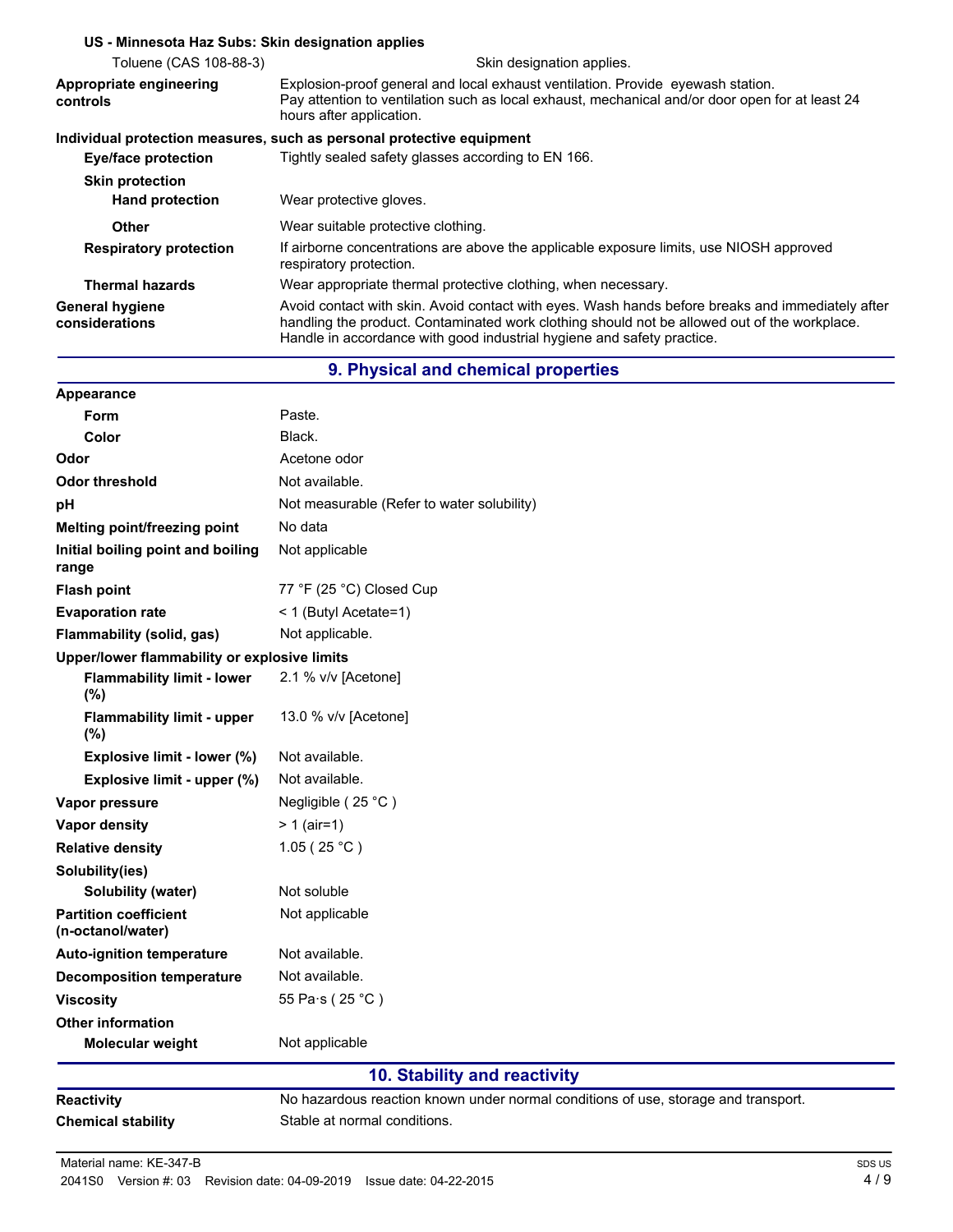| <b>Possibility of hazardous</b><br>reactions | Hazardous polymerization does not occur.                                                                                                                                                                                                                                                                                                                           |
|----------------------------------------------|--------------------------------------------------------------------------------------------------------------------------------------------------------------------------------------------------------------------------------------------------------------------------------------------------------------------------------------------------------------------|
| <b>Conditions to avoid</b>                   | None known.                                                                                                                                                                                                                                                                                                                                                        |
| Incompatible materials                       | Strong oxidizing agents. Water, moisture.                                                                                                                                                                                                                                                                                                                          |
| <b>Hazardous decomposition</b><br>products   | This product reacts with water, moisture or humid air to evolve following compounds:<br>Acetone.<br>Thermal breakdown of this product during fire or very high heat condition may evolve the following<br>hazardous decomposition product:<br>Carbon oxides and traces of incompletely burned carbon compounds. Silicon dioxide. Nitrogen<br>oxides. Formaldehyde. |
|                                              | <b>11. Toxicological information</b>                                                                                                                                                                                                                                                                                                                               |

## **Information on likely routes of exposure**

| <b>Inhalation</b>                                                                  | No significant effects are expected.                                                                                                                  |
|------------------------------------------------------------------------------------|-------------------------------------------------------------------------------------------------------------------------------------------------------|
| <b>Skin contact</b>                                                                | Causes skin irritation.                                                                                                                               |
| Eye contact                                                                        | Causes serious eve irritation.                                                                                                                        |
| Ingestion                                                                          | No significant effects are expected.                                                                                                                  |
| Symptoms related to the<br>physical, chemical and<br>toxicological characteristics | Severe eye irritation. Symptoms may include stinging, tearing, redness, swelling, and blurred<br>vision. Skin irritation. May cause redness and pain. |

#### **Information on toxicological effects**

**Acute toxicity**

| <b>Components</b>                    | <b>Species</b>                                                                                                                         | <b>Test Results</b> |
|--------------------------------------|----------------------------------------------------------------------------------------------------------------------------------------|---------------------|
| Alkoxysilane (CAS 919-30-2)          |                                                                                                                                        |                     |
| <b>Acute</b>                         |                                                                                                                                        |                     |
| Dermal                               |                                                                                                                                        |                     |
| LD50                                 | Rabbit                                                                                                                                 | 4290 mg/kg          |
| Oral                                 |                                                                                                                                        |                     |
| LD50                                 | Rat                                                                                                                                    | 1570 - 3650 mg/kg   |
|                                      |                                                                                                                                        | 1780 mg/kg          |
| Carbon black (CAS 1333-86-4)         |                                                                                                                                        |                     |
| <b>Acute</b>                         |                                                                                                                                        |                     |
| Oral                                 |                                                                                                                                        |                     |
| LD50                                 | Rat                                                                                                                                    | > 8000 mg/kg        |
| Organosilane (CAS 69709-01-9)        |                                                                                                                                        |                     |
| <u>Acute</u>                         |                                                                                                                                        |                     |
| Oral                                 |                                                                                                                                        |                     |
| LD50                                 | Rat                                                                                                                                    | 3.67 ml/kg          |
| <b>Decomposition</b>                 | <b>Species</b>                                                                                                                         | <b>Test Results</b> |
| Acetone (CAS 67-64-1)                |                                                                                                                                        |                     |
| <b>Acute</b>                         |                                                                                                                                        |                     |
| <b>Inhalation</b>                    |                                                                                                                                        |                     |
| <b>LC50</b>                          | Rat                                                                                                                                    | 50.1 mg/l, 8 Hours  |
| Oral                                 |                                                                                                                                        |                     |
| LD50                                 | Mouse                                                                                                                                  | 3000 mg/kg          |
|                                      | Rabbit                                                                                                                                 | 5340 mg/kg          |
|                                      | Rat                                                                                                                                    | 5800 mg/kg          |
| <b>Skin corrosion/irritation</b>     | SKIN-RABBIT : 5mg/24Hr SEVERE [Alkoxysilane]<br>Causes visible necrosis of the skin tissue (Rabbit/60 Minutes) [Organosilane]          |                     |
| Serious eye damage/eye<br>irritation | EYE-RABBIT: 0.75mg/24Hr SEVERE [Alkoxysilane]<br>Causes serious eye damage. [Organosilane]<br>Causes serious eye irritation. [Acetone] |                     |
| Respiratory or skin sensitization    |                                                                                                                                        |                     |
| <b>Respiratory sensitization</b>     | Not available.                                                                                                                         |                     |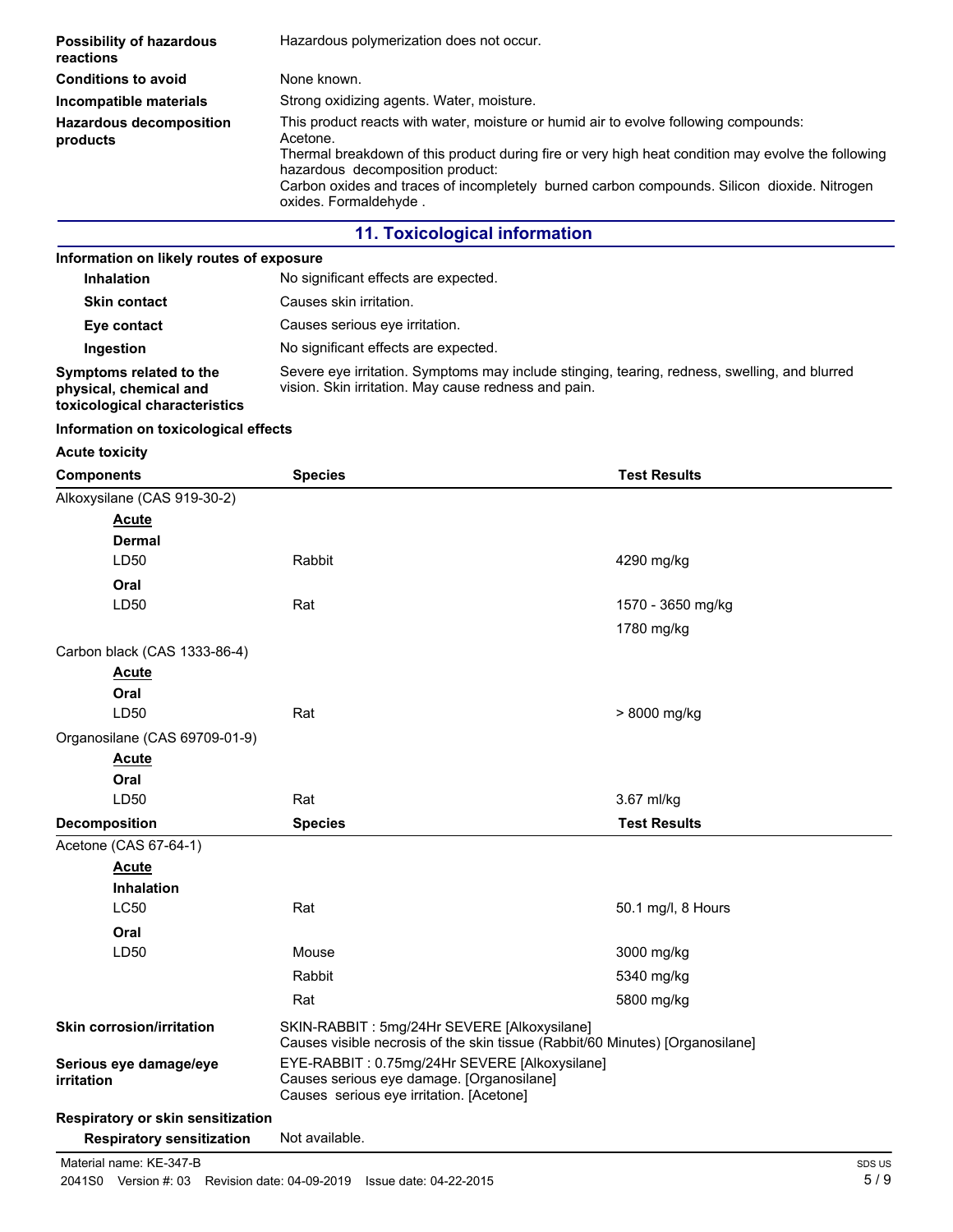| <b>Skin sensitization</b>                                                               | Positive (Guinea pig) [Alkoxysilane]                                                                                                                                                                            |                                                                                                            |  |
|-----------------------------------------------------------------------------------------|-----------------------------------------------------------------------------------------------------------------------------------------------------------------------------------------------------------------|------------------------------------------------------------------------------------------------------------|--|
| <b>Germ cell mutagenicity</b>                                                           | Negative(Ames Test) [Alkoxysilane]                                                                                                                                                                              |                                                                                                            |  |
| Germ cell mutagenicity: Ames test<br>Organosilane                                       |                                                                                                                                                                                                                 | OFCD <sub>471</sub><br>Result: Negative with and without metabolic activation.<br>Species: Micro-organisms |  |
| Carcinogenicity                                                                         | The following material is embedded in the product and not available as respirable dusts. When<br>used as intended or as supplied, the product will not pose hazards of the following material.<br>Carbon black. |                                                                                                            |  |
| IARC Monographs. Overall Evaluation of Carcinogenicity                                  |                                                                                                                                                                                                                 |                                                                                                            |  |
| Carbon black (CAS 1333-86-4)<br>Toluene (CAS 108-88-3)<br>Not regulated.<br>Not listed. | OSHA Specifically Regulated Substances (29 CFR 1910.1001-1050)<br>US. National Toxicology Program (NTP) Report on Carcinogens                                                                                   | 2B Possibly carcinogenic to humans.<br>3 Not classifiable as to carcinogenicity to humans.                 |  |
| <b>Reproductive toxicity</b>                                                            | Not available.                                                                                                                                                                                                  |                                                                                                            |  |
| Specific target organ toxicity -<br>single exposure                                     | May cause damage to the following organs.<br>Narcotic effects. [Acetone]                                                                                                                                        |                                                                                                            |  |
| Specific target organ toxicity -<br>repeated exposure                                   | Not available.                                                                                                                                                                                                  |                                                                                                            |  |
| <b>Aspiration hazard</b>                                                                | Not available.                                                                                                                                                                                                  |                                                                                                            |  |
| <b>Chronic effects</b>                                                                  | Not available.                                                                                                                                                                                                  |                                                                                                            |  |
| <b>Further information</b>                                                              | Acetone                                                                                                                                                                                                         | This product reacts with water, moisture or humid air to evolve following compounds:                       |  |

**12. Ecological information**

| <b>Ecotoxicity</b>                                 |             |                                                                 |                                            |
|----------------------------------------------------|-------------|-----------------------------------------------------------------|--------------------------------------------|
| <b>Product</b>                                     |             | <b>Species</b>                                                  | <b>Test Results</b>                        |
| <b>KE-347-B</b>                                    |             |                                                                 |                                            |
| <b>Aquatic</b>                                     |             |                                                                 |                                            |
| Acute                                              |             |                                                                 |                                            |
| Crustacea                                          | <b>EC50</b> | Daphnia                                                         | 16827.5863 mg/l, 48 hours estimated        |
| <b>Components</b>                                  |             | <b>Species</b>                                                  | <b>Test Results</b>                        |
| Alkoxysilane (CAS 919-30-2)                        |             |                                                                 |                                            |
| <b>Aquatic</b>                                     |             |                                                                 |                                            |
| <b>Fish</b>                                        | <b>LC50</b> | Oryzias latipes                                                 | > 1000 mg/l, 48 hr                         |
| Organosilane (CAS 69709-01-9)                      |             |                                                                 |                                            |
| <b>Aquatic</b>                                     |             |                                                                 |                                            |
| Acute                                              |             |                                                                 |                                            |
| Algae                                              | <b>EC50</b> | Pseudokirchneriella subcapitata                                 | > 133 mg/l, 72 hours                       |
|                                                    | <b>NOEC</b> | Pseudokirchneriella subcapitata                                 | > 133 mg/l, 72 hours                       |
| Crustacea                                          | <b>EC50</b> | Daphnia                                                         | $>$ 122 mg/l, 48 hours                     |
| <b>Decomposition</b>                               |             | <b>Species</b>                                                  | <b>Test Results</b>                        |
| Acetone (CAS 67-64-1)                              |             |                                                                 |                                            |
| <b>Aquatic</b>                                     |             |                                                                 |                                            |
| Crustacea                                          | <b>EC50</b> | Water flea (Daphnia magna)                                      | 10294 - 17704 mg/l, 48 hours               |
| Fish                                               | LC50        | Fathead minnow (Pimephales promelas) > 100 mg/l, 96 hours       |                                            |
| Persistence and degradability                      |             | Causes easily hydrolysis in water or atmosphere. [Alkoxysilane] |                                            |
| <b>Biodegradability</b>                            |             |                                                                 |                                            |
| Percent degradation (Aerobic biodegradation-ready) |             |                                                                 |                                            |
| Organosilane                                       |             |                                                                 | 36 % OECD 301F, Not readily biodegradable. |
|                                                    |             | Species: Activated sludge<br>Test Duration: 28 days             |                                            |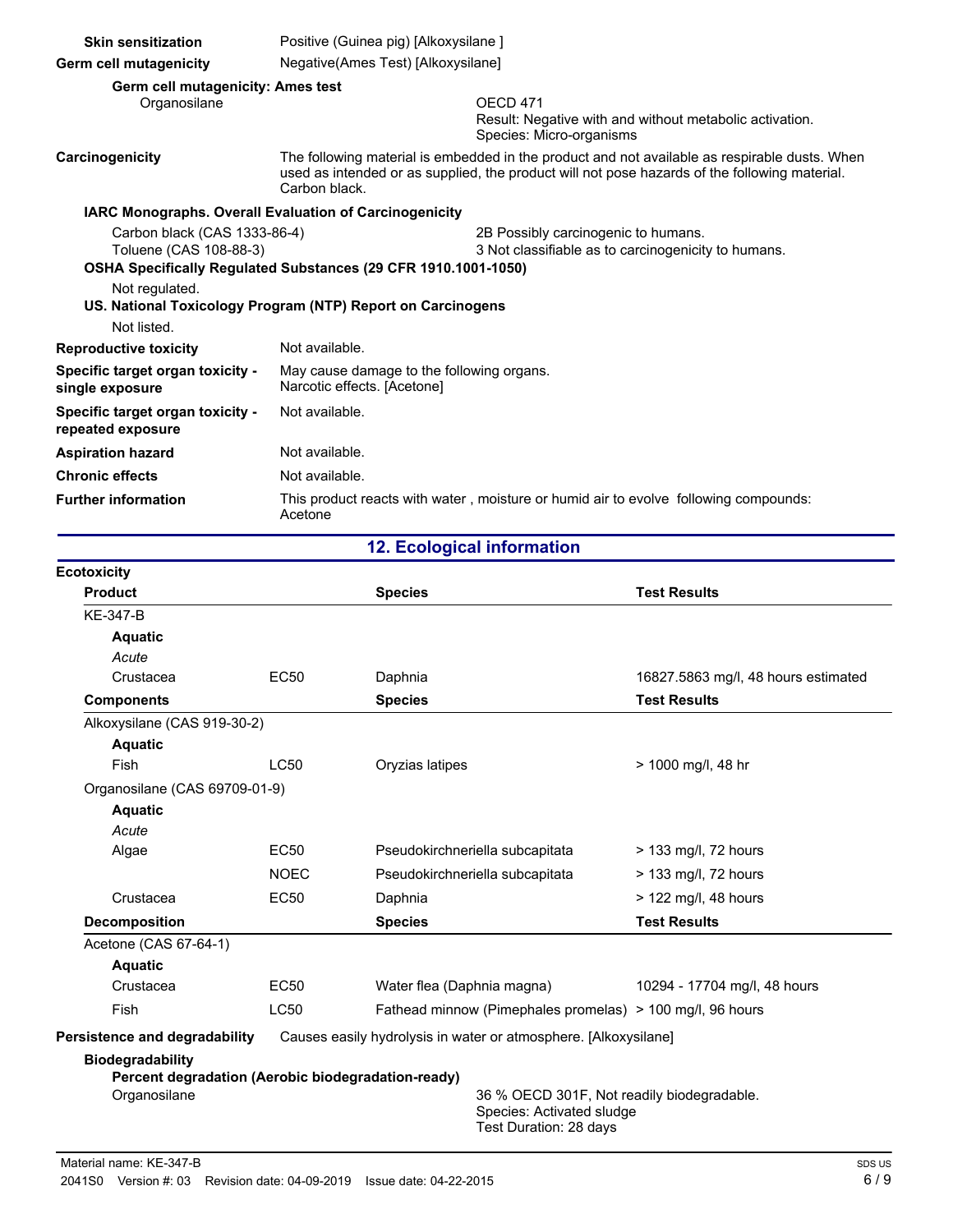| No data availa |
|----------------|
| Not available. |
| No data availa |
| Not available. |
|                |

available. available.

## **13. Disposal considerations**

**Disposal instructions** Follow applicable Federal, State and Local regulations.

### **14. Transport information**

| <b>DOT</b>                        |                                                                                                      |
|-----------------------------------|------------------------------------------------------------------------------------------------------|
| UN number                         | <b>UN1993</b>                                                                                        |
| UN proper shipping name           | Flammable liquids, n.o.s. (Alkenoxysilane)                                                           |
| <b>Transport hazard class(es)</b> |                                                                                                      |
| <b>Class</b>                      | 3                                                                                                    |
| <b>Subsidiary risk</b>            | Ξ                                                                                                    |
| Label(s)                          | 3                                                                                                    |
| <b>Packing group</b>              | III                                                                                                  |
|                                   | Special precautions for user Read safety instructions, SDS and emergency procedures before handling. |
| <b>Special provisions</b>         | B1, B52, IB3, T4, TP1, TP29                                                                          |
| <b>Packaging exceptions</b>       | 150                                                                                                  |
| Packaging non bulk                | 203                                                                                                  |
| <b>Packaging bulk</b>             | 242                                                                                                  |
| <b>IATA</b>                       |                                                                                                      |
| <b>UN number</b>                  | <b>UN1993</b>                                                                                        |
| UN proper shipping name           | Flammable liquid, n.o.s. (Alkenoxysilane)                                                            |
| <b>Transport hazard class(es)</b> |                                                                                                      |
| <b>Class</b>                      | 3                                                                                                    |
| <b>Subsidiary risk</b>            | $\overline{\phantom{0}}$                                                                             |
| <b>Packing group</b>              | III                                                                                                  |
| <b>Environmental hazards</b>      | No.                                                                                                  |
| <b>ERG Code</b>                   | 3L                                                                                                   |
|                                   | Special precautions for user Read safety instructions, SDS and emergency procedures before handling. |
| <b>Other information</b>          |                                                                                                      |
| Passenger and cargo               | Allowed with restrictions.                                                                           |
| aircraft                          |                                                                                                      |
| Cargo aircraft only               | Allowed with restrictions.                                                                           |
| <b>IMDG</b>                       |                                                                                                      |
| <b>UN number</b>                  | <b>UN1993</b>                                                                                        |
| UN proper shipping name           | FLAMMABLE LIQUID, N.O.S. (Alkenoxysilane)                                                            |
| <b>Transport hazard class(es)</b> |                                                                                                      |
| <b>Class</b>                      | 3                                                                                                    |
| <b>Subsidiary risk</b>            | $\overline{a}$                                                                                       |
| <b>Packing group</b>              | Ш                                                                                                    |
| <b>Environmental hazards</b>      |                                                                                                      |
| <b>Marine pollutant</b>           | No.                                                                                                  |
| EmS                               | $F-E$ , $S-E$                                                                                        |
|                                   | Special precautions for user Read safety instructions, SDS and emergency procedures before handling. |
| Transport in bulk according to    | This product is not intended to be transported in bulk.                                              |
| Annex II of MARPOL 73/78 and      |                                                                                                      |
| the IBC Code                      |                                                                                                      |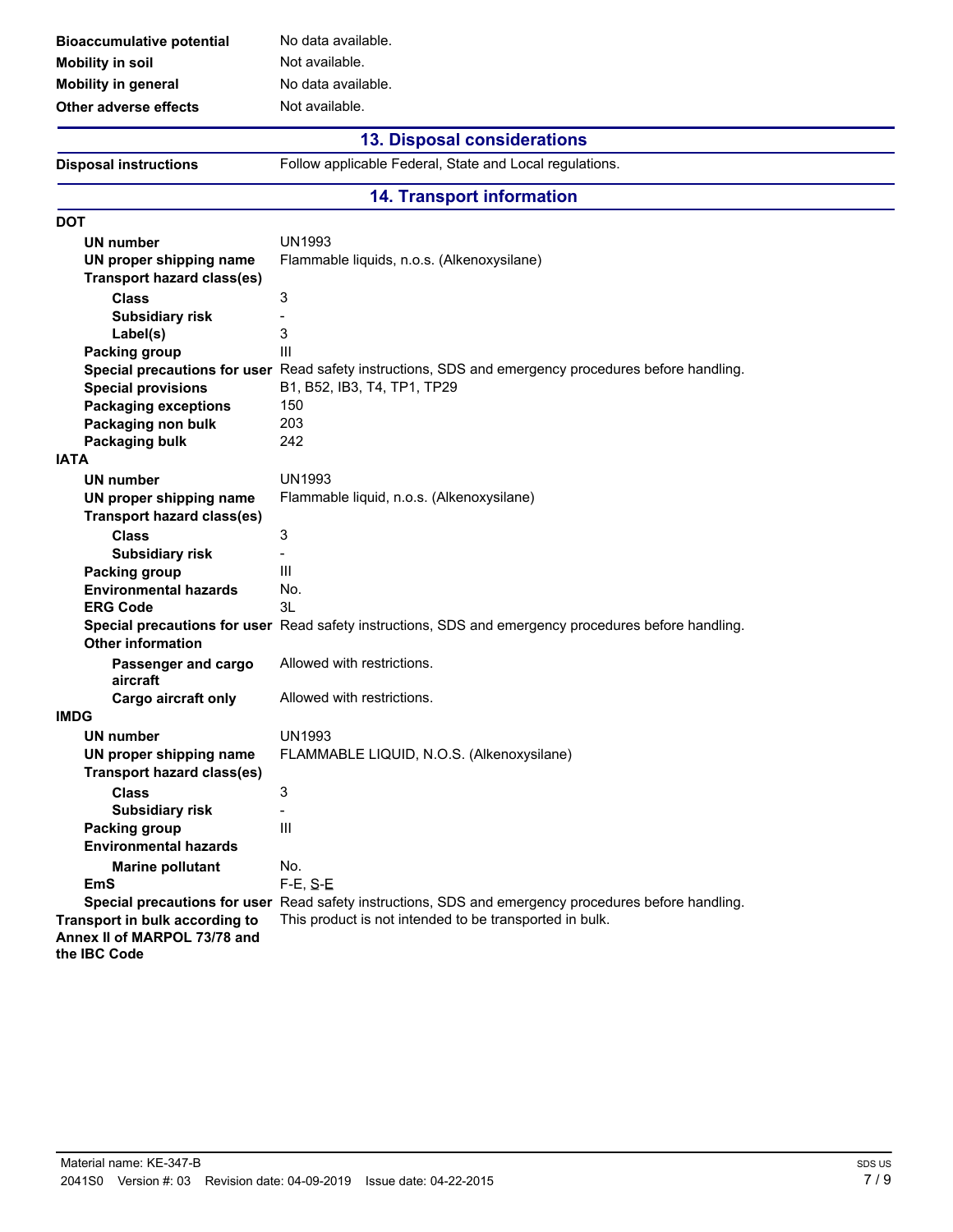

# **15. Regulatory information**

| <b>US federal regulations</b>                                                    | Standard, 29 CFR 1910.1200.    | This product is a "Hazardous Chemical" as defined by the OSHA Hazard Communication<br>All components are on the U.S. EPA TSCA Inventory List.                                                  |                        |
|----------------------------------------------------------------------------------|--------------------------------|------------------------------------------------------------------------------------------------------------------------------------------------------------------------------------------------|------------------------|
| TSCA Section 12(b) Export Notification (40 CFR 707, Subpt. D)                    |                                |                                                                                                                                                                                                |                        |
| Not regulated.                                                                   |                                |                                                                                                                                                                                                |                        |
| <b>CERCLA Hazardous Substance List (40 CFR 302.4)</b>                            |                                |                                                                                                                                                                                                |                        |
| Toluene (CAS 108-88-3)                                                           |                                | Listed.                                                                                                                                                                                        |                        |
| SARA 304 Emergency release notification                                          |                                |                                                                                                                                                                                                |                        |
| Not regulated.<br>OSHA Specifically Regulated Substances (29 CFR 1910.1001-1050) |                                |                                                                                                                                                                                                |                        |
| Not regulated.                                                                   |                                |                                                                                                                                                                                                |                        |
| Superfund Amendments and Reauthorization Act of 1986 (SARA)                      |                                |                                                                                                                                                                                                |                        |
| SARA 313 (TRI reporting)                                                         |                                |                                                                                                                                                                                                |                        |
|                                                                                  |                                |                                                                                                                                                                                                |                        |
| US state regulations                                                             | Carbon black.                  | The following material is embedded in the product and not available as respirable dusts. When<br>used as intended or as supplied, the product will not pose hazards of the following material. |                        |
|                                                                                  |                                | US - California Proposition 65 - CRT: Listed date/Carcinogenic substance                                                                                                                       |                        |
| Carbon black (CAS 1333-86-4)                                                     |                                | Listed: February 21, 2003                                                                                                                                                                      |                        |
|                                                                                  |                                | US - California Proposition 65 - CRT: Listed date/Developmental toxin                                                                                                                          |                        |
| Toluene (CAS 108-88-3)                                                           |                                | Listed: January 1, 1991                                                                                                                                                                        |                        |
| subd. $(a)$                                                                      |                                | US. California. Candidate Chemicals List. Safer Consumer Products Regulations (Cal. Code Regs, tit. 22, 69502.3,                                                                               |                        |
| Carbon black (CAS 1333-86-4)<br>Toluene (CAS 108-88-3)                           |                                |                                                                                                                                                                                                |                        |
| <b>International Inventories</b>                                                 |                                |                                                                                                                                                                                                |                        |
| Country(s) or region                                                             | Inventory name                 |                                                                                                                                                                                                | On inventory (yes/no)* |
| Australia                                                                        |                                | Australian Inventory of Chemical Substances (AICS)                                                                                                                                             | No.                    |
| Canada                                                                           | Domestic Substances List (DSL) |                                                                                                                                                                                                | No.                    |
| Canada                                                                           |                                | Non-Domestic Substances List (NDSL)<br>Yes                                                                                                                                                     |                        |
| China                                                                            |                                | Inventory of Existing Chemical Substances in China (IECSC)<br>Yes                                                                                                                              |                        |
| Europe                                                                           | Substances (EINECS)            | European Inventory of Existing Commercial Chemical                                                                                                                                             | <b>Yes</b>             |
| Europe                                                                           |                                | European List of Notified Chemical Substances (ELINCS)                                                                                                                                         | No.                    |
| Material name: KE-347-B                                                          |                                |                                                                                                                                                                                                | SDS US                 |